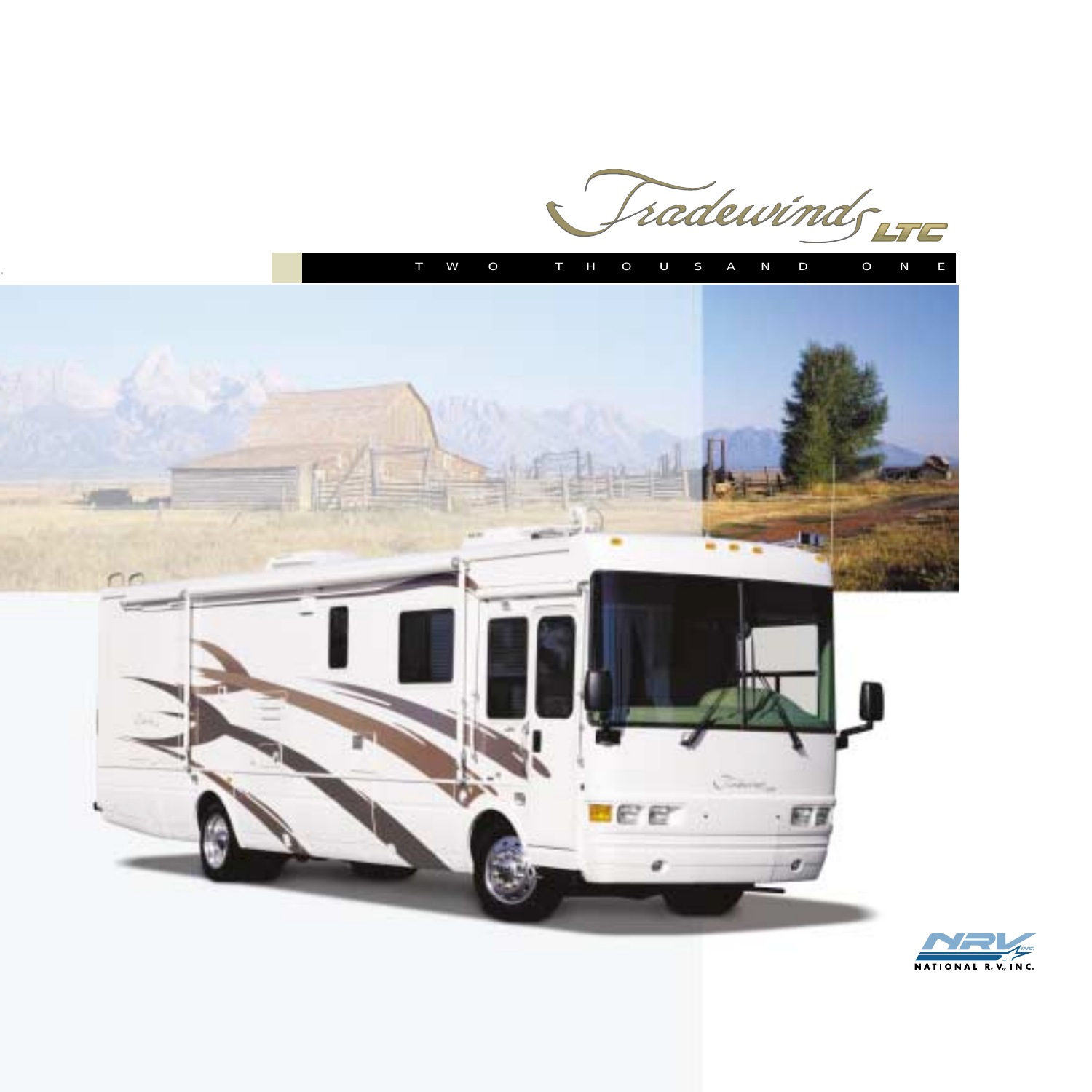# **Tradewinds LTC**



**7373 COCKPIT IN TIFFANY DECOR ▲** 

*Introducing the 2001 Tradewinds® LTC luxury diesel pusher by National RV. The Tradewinds® LTC is a companion product to National RV's tremendously popular Tradewinds® brand diesel pusher that was introduced in 1997. The "LTC" or "Luxury Touring Class" name demands an uncompromising vision of the ideal diesel pusher and the Tradewinds® LTC doesn't disappoint. The Tradewinds® LTC has been engineered for motor home enthusiasts who are looking for more power and better performance.*

#### **Chassis System**

*Freightliner custom chassis, the most trusted name in over the road trucking, provides the foundation for the Tradewinds® LTC. The*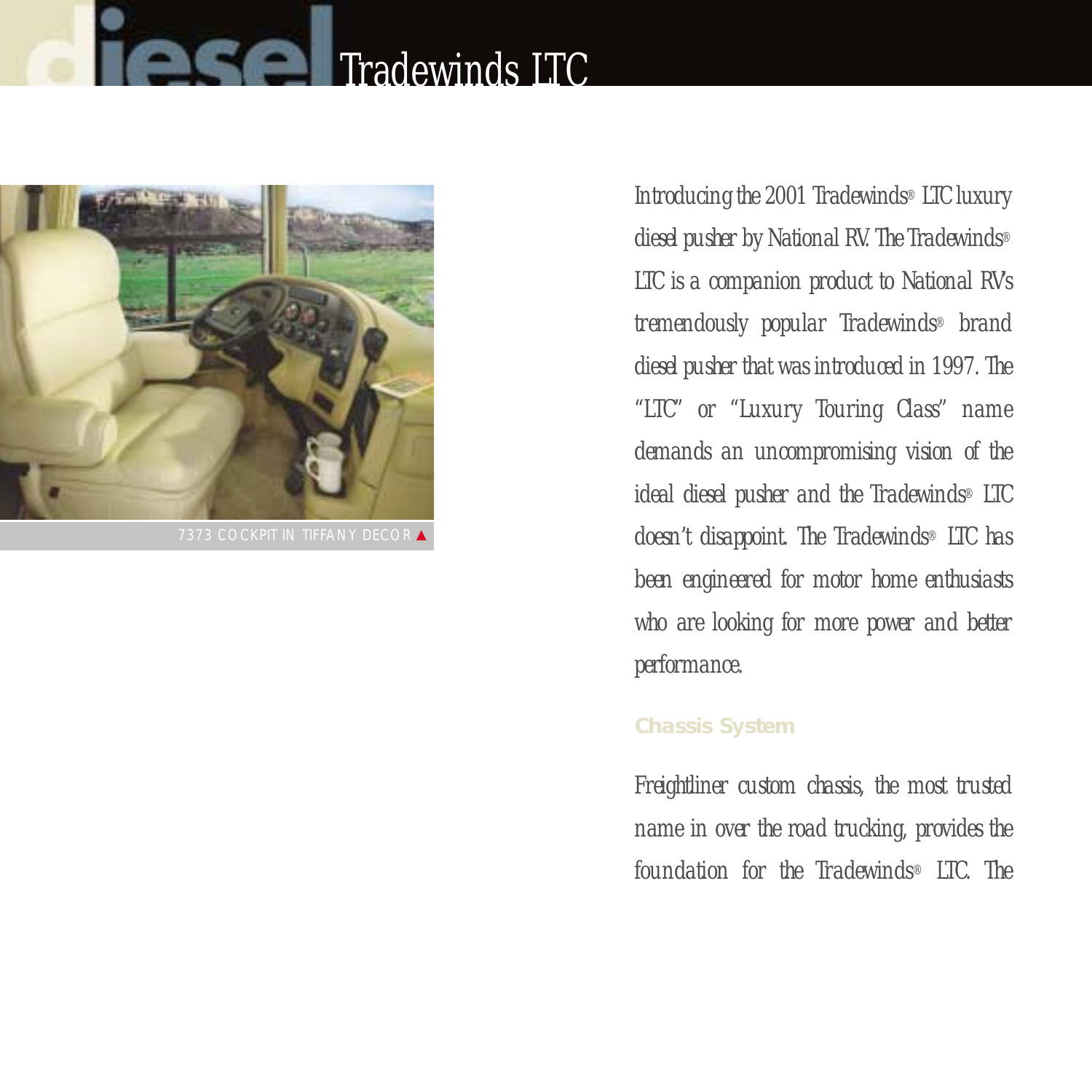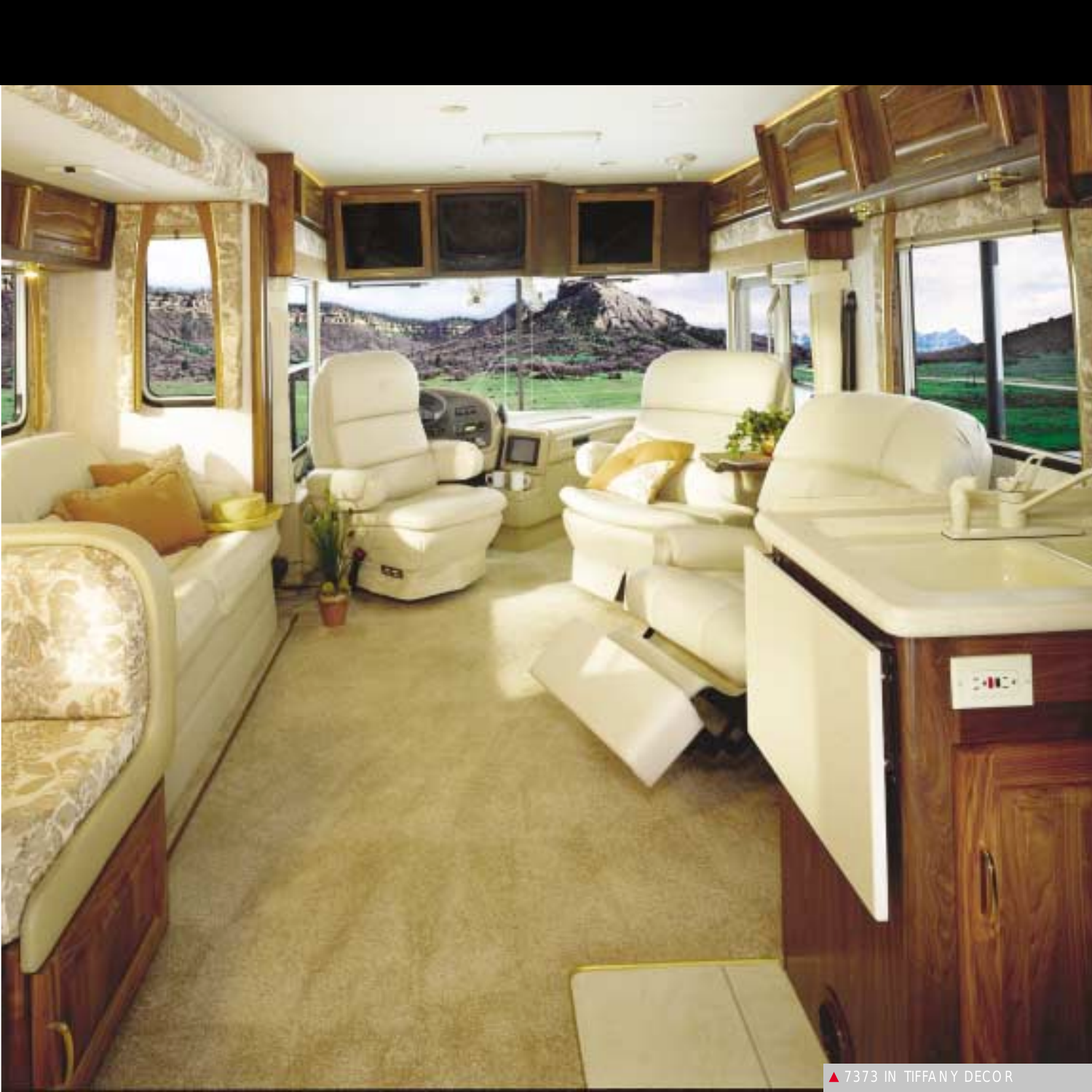



7373 HIDE-A-BED IN TIFFANY DECOR ▲

*exciting Neway independent front suspension system affords Tradewinds® LTC with the best possible ride quality in its class. Caterpillar's awesome 3126 model, 330 HP (860 ft. lb.) motor coupled with the Allison 6 speed automatic, computerized transmission will conquer any grade and load with ease. This engine system is kept running quietly and coolly by Freightliner's high performance side mounted radiator cooling package with hydrostatic fan system. Not only will this impressive chassis move you quickly with power to spare, it allows you to load more gear than ever before. Utilizing our impressive Duraframe® subfloor system, the massive basement storage compartment is increased through the use of a raised rail chassis design.*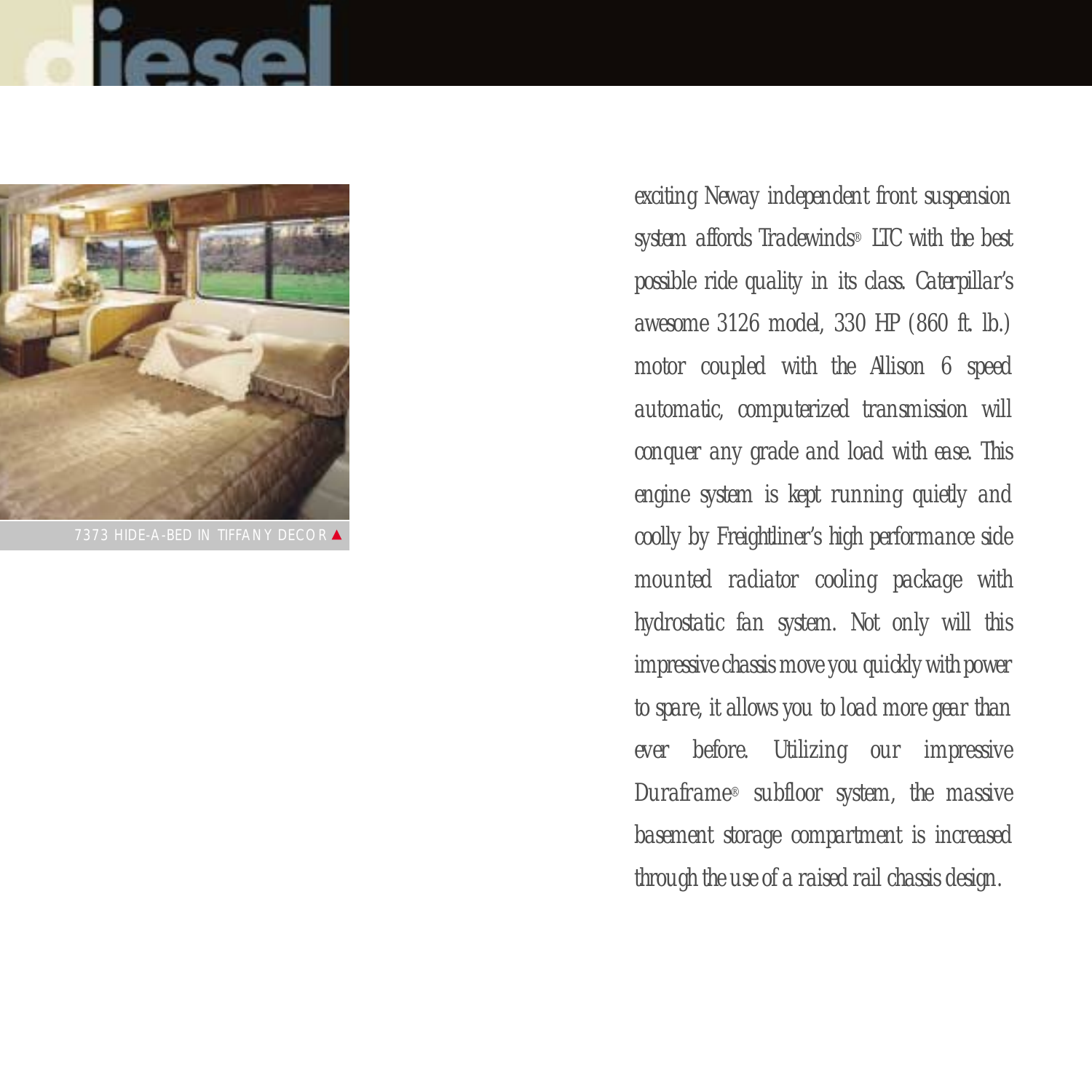▲ 7390 GALLEY IN MARDI GRAS DECOR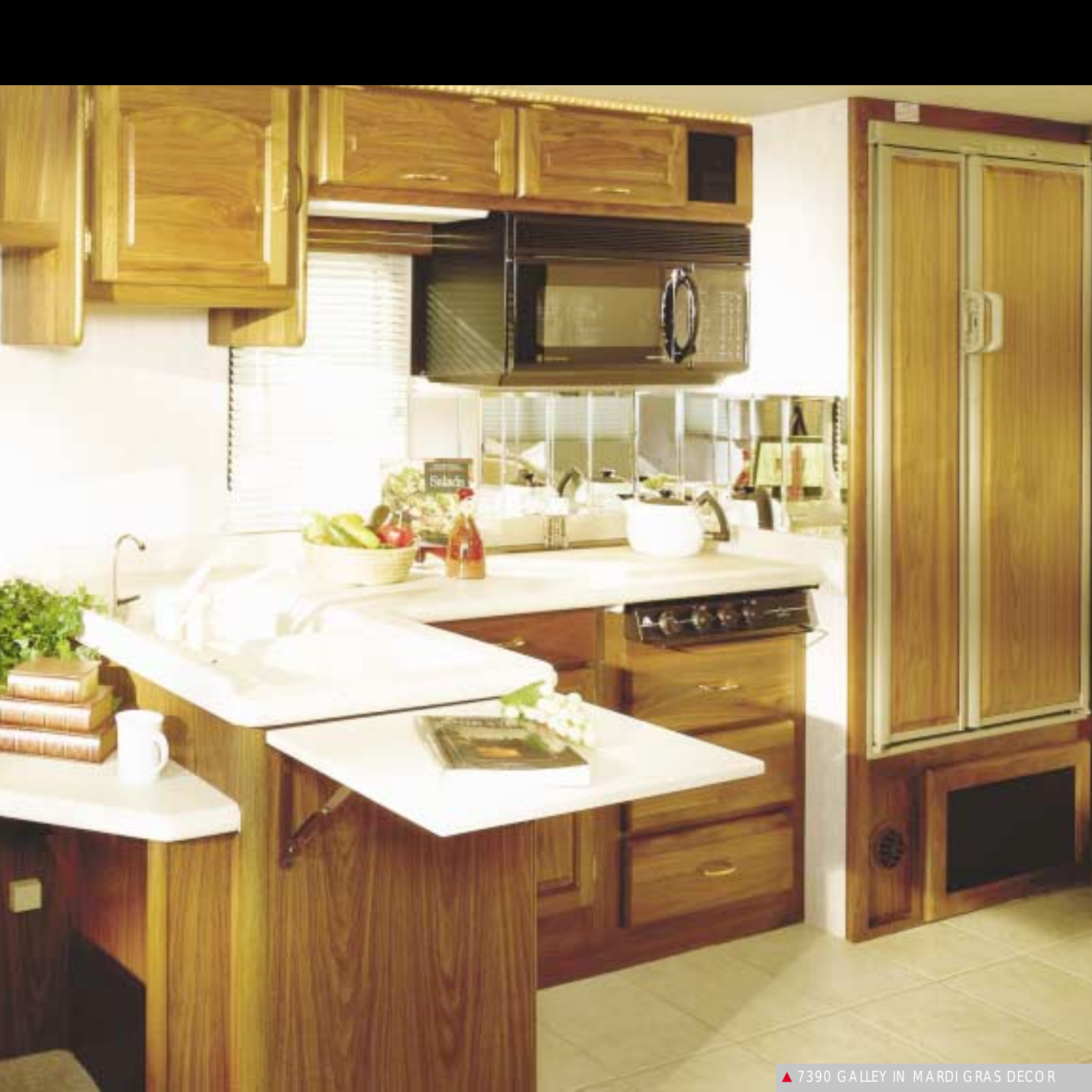



#### ▼ 7373 COMPUTER WORKSTATION IN TIFFANY DECOR

#### **Deluxe Interiors**

*The Tradewinds® LTC continues National RV's reputation of manufacturing the most stylish and functional coaches you can own. Whether you choose the warmth of solid oak or the luster of pure walnut cabinetry, we've spared no expense in making your home away from home an enjoyable place to live. Once you experience the plush "ultra-leather" in the captain's chair, copilot seat and hide-a-bed, you'll never accept any substitutes again. Ceramic tile flooring adds another dimension of class and is set in a special silicon based bonding agent that helps prevent staining and cracking. In the galley, you'll find a Dupont Corian® countertop with a standard countertop extension that provides a huge workspace. The*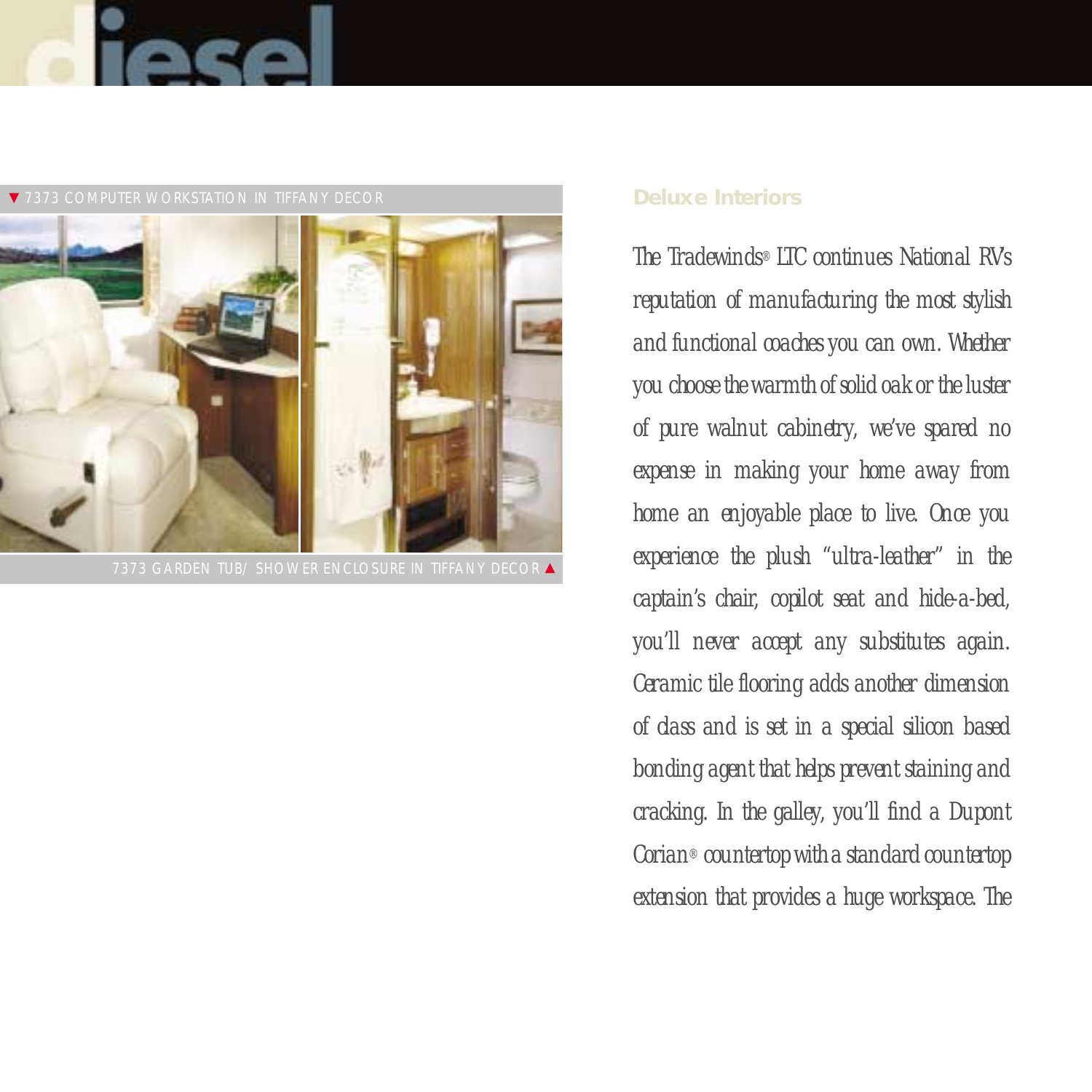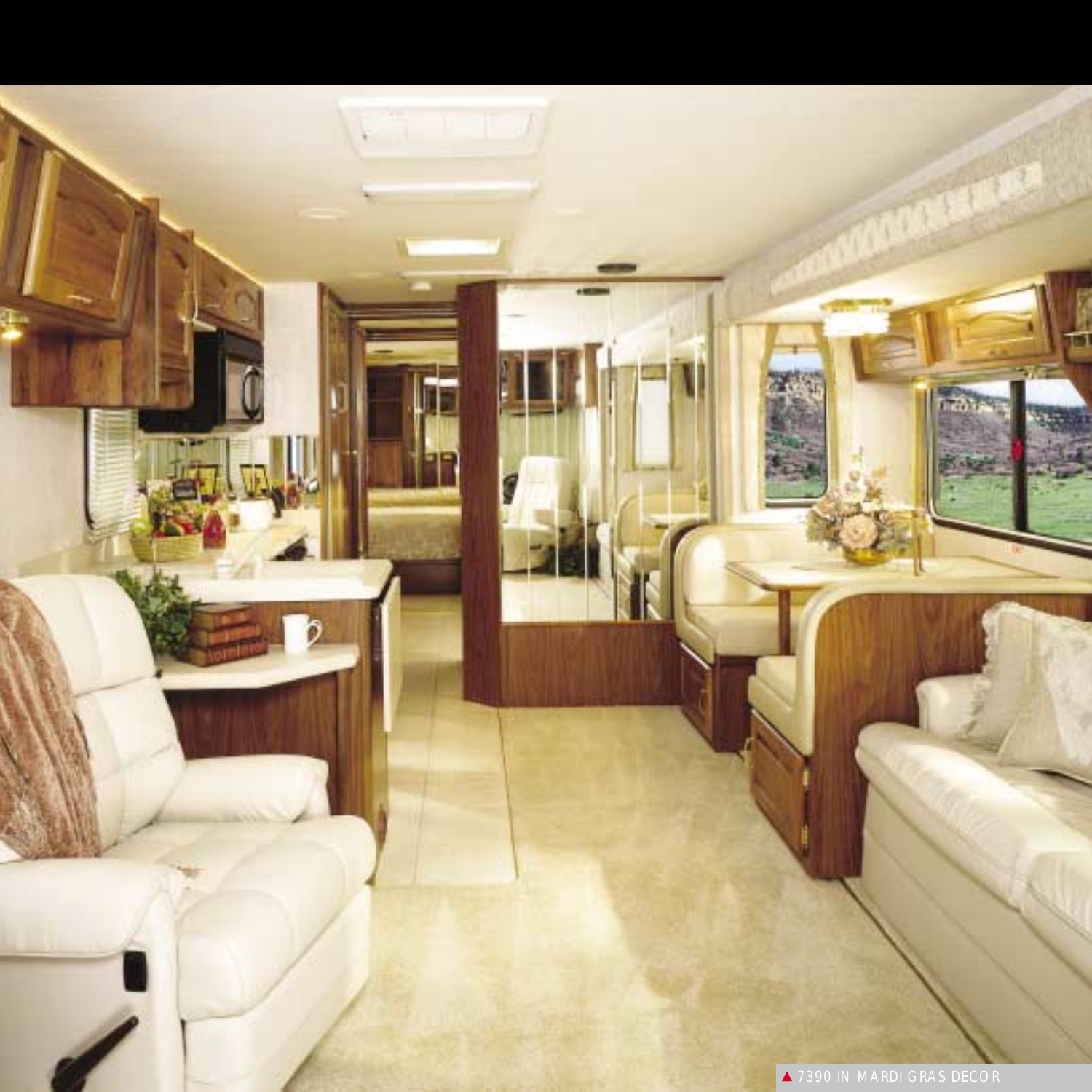

7390 VANITY IN MARDI GRAS DECOR ▲

*decorative and functional use of Corian® continues into the bedroom with accented nightstands and valances.*

### **Thoughtful Amenities**

*Each Tradewinds® LTC comes with an wealth of standard features not found in other coaches in its class such as a digital satellite system, security alarm system, one-piece fiberglass garden tub and shower, CB radio, deluxe diesel truck air horns, 2000 watt inverter, dual pane windows, day/night shades, recessed docking lamps and aluminum wheels. In the bedroom, each Tradewinds® LTC features a huge wardrobe slide-out, a ten disc CD player with AM/FM stereo and clock and a cedar-lined wardrobe.*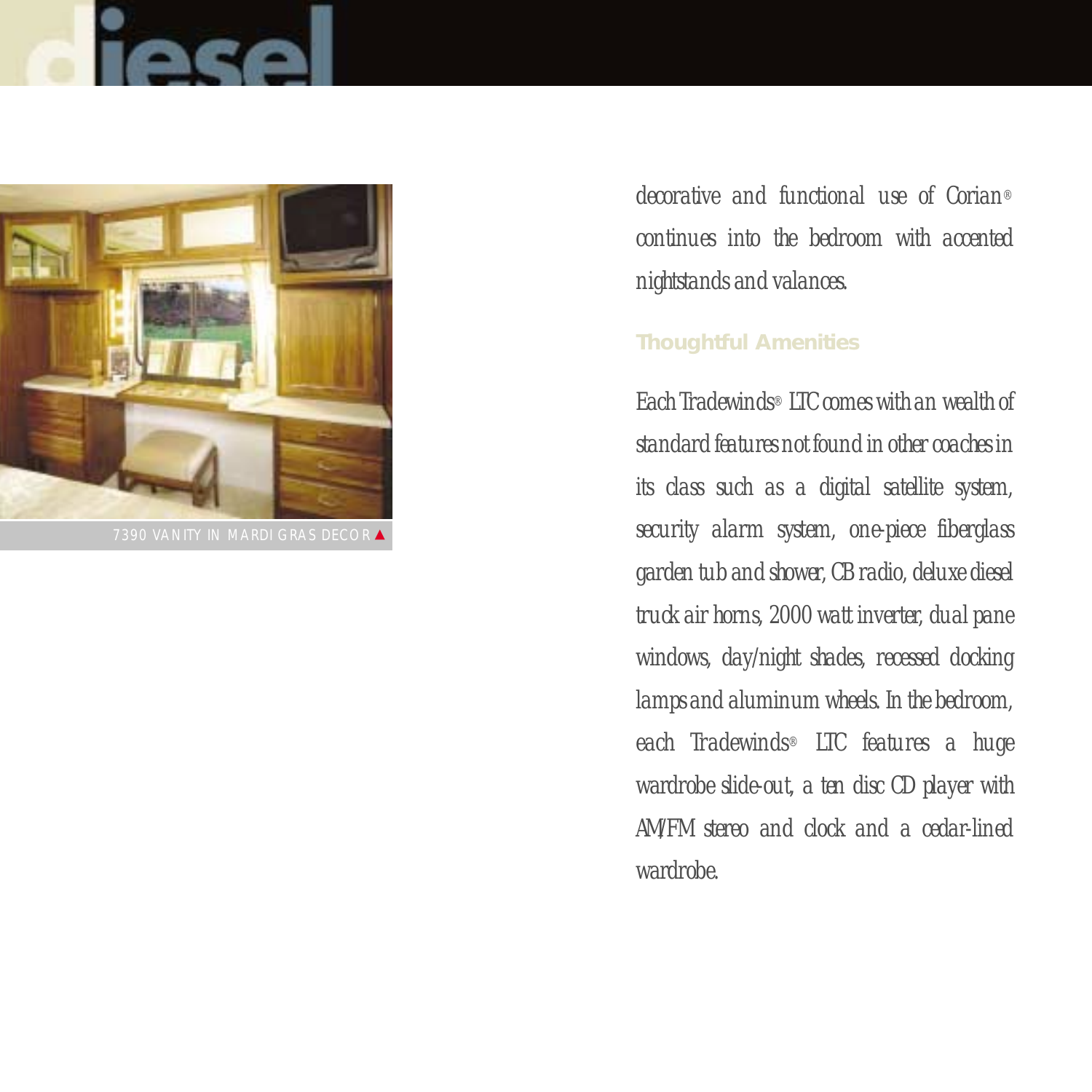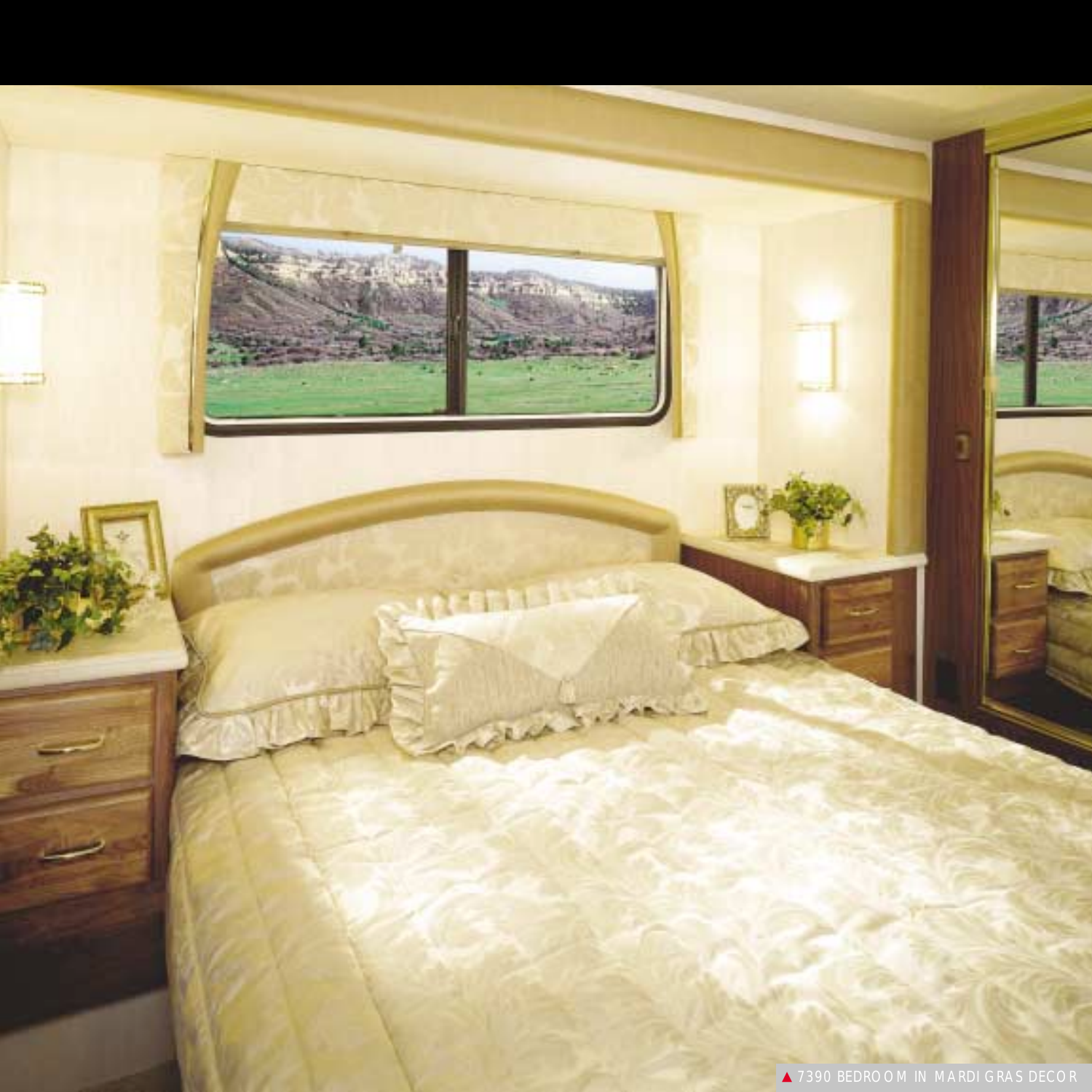

## **décors**



MARDI GRAS ▲



TIFFANY ▲



**PACIFIC**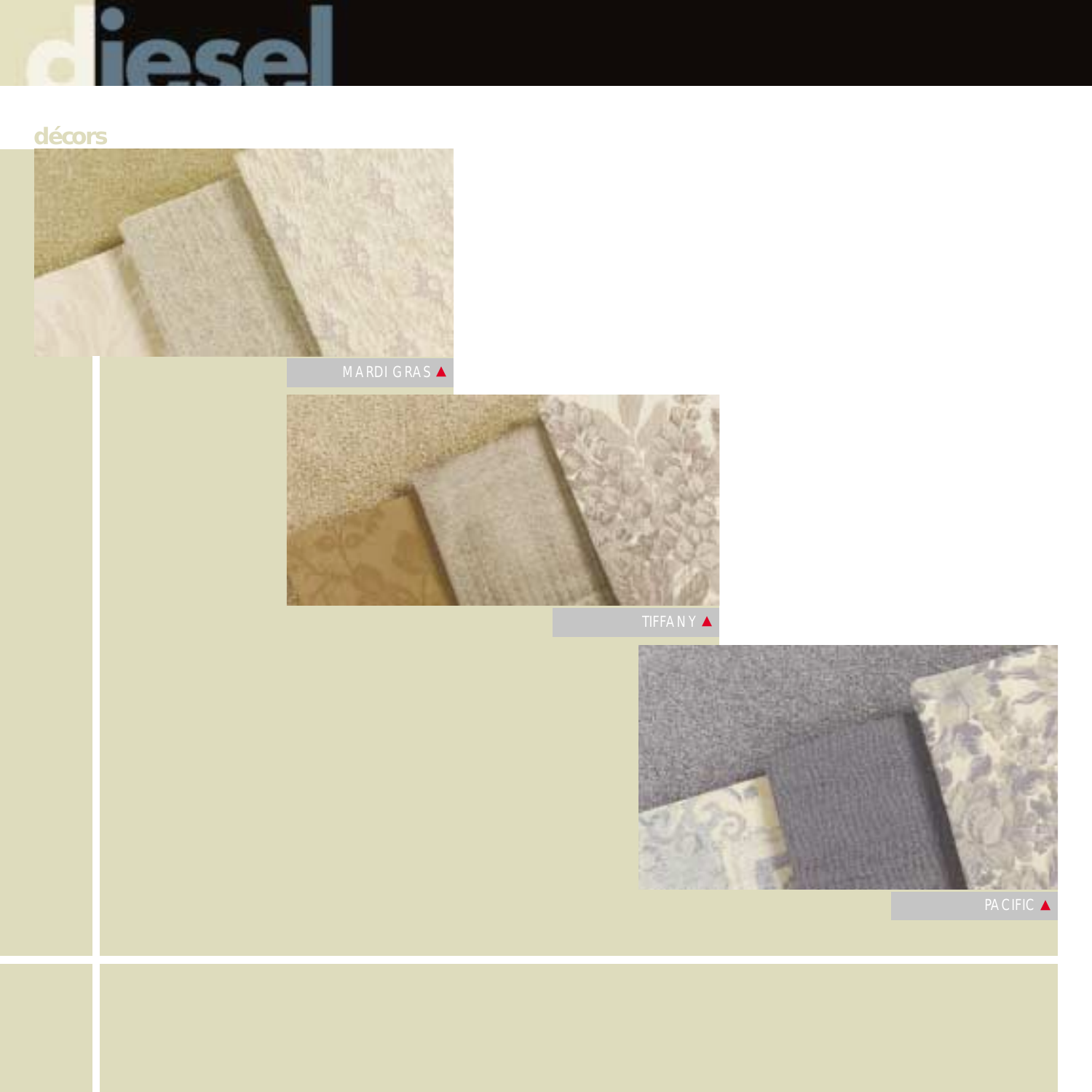#### **About National RV**

*National RV has established itself as a premier motor home company with a reputation for offering innovative, quality products that feature a rich supply of value-added features for a reasonable price. National RV has over 37 years of experience as a manufacturer-not merely an assembler. Many distinctive features are designed and manufactured in-house such as garden shower tubs, custom dashboards and luggage doors to guarantee quality and superior fit and finish. National RV has also established itself as the company that listens and responds to the needs of our customers. National RV's employees are dedicated to producing quality recreational vehicles that will provide a lifetime of fond memories.*

*If a difficulty does arise, we feature an extensive dealer network spanning the United States that is prepared to handle your service concerns. As an original Tradewinds® LTC owner, you can also call toll-free to Coach Net at anytime for expert advice on any problem you may have (good for one year from date of purchase; non-transferable program can be extended for a nominal fee).*

*National R. V. Holdings, Inc. is a public company whose shares trade on the New York Stock Exchange under the symbol "NVH." If you would like to join the National RV family, contact our Investor Relations Department at (909) 943-6007.*



*For the latest updates and news about the Tradewinds® LTC and National RV, log into our web site at* **www.nrvh.com***.*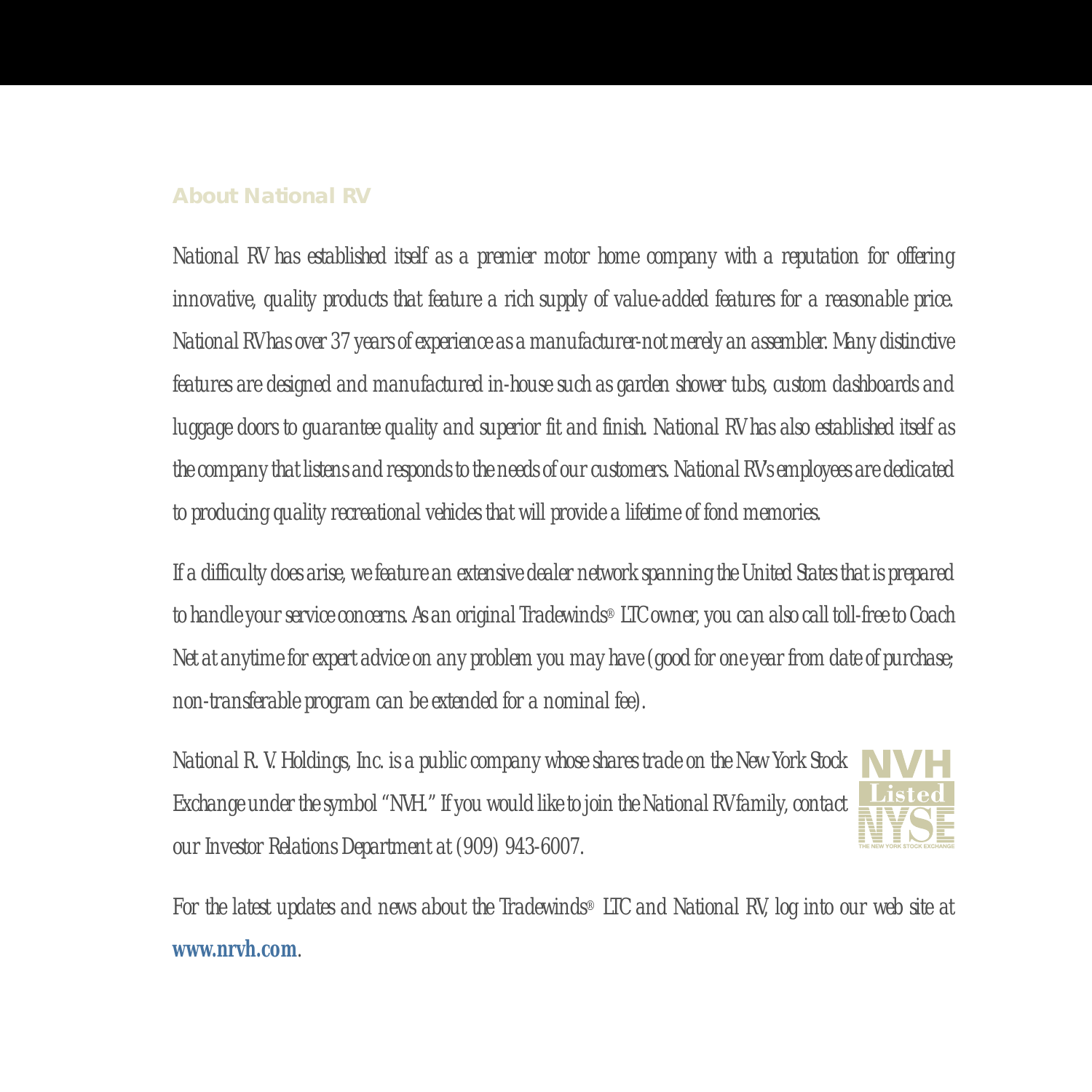*The Tradewinds® LTC luxury diesel pusher motor coach...Simply Magnificent*





#### **www.nrvh .com 909.943.6007**

3411 North Perris Blvd. Perris, CA 92571

Due to continued product improvement, National R.V., Inc. reserves the right to change materials, colors, specifications and prices at any time without notification.

Copyright ' 2000, National R.V., Inc. 10/00